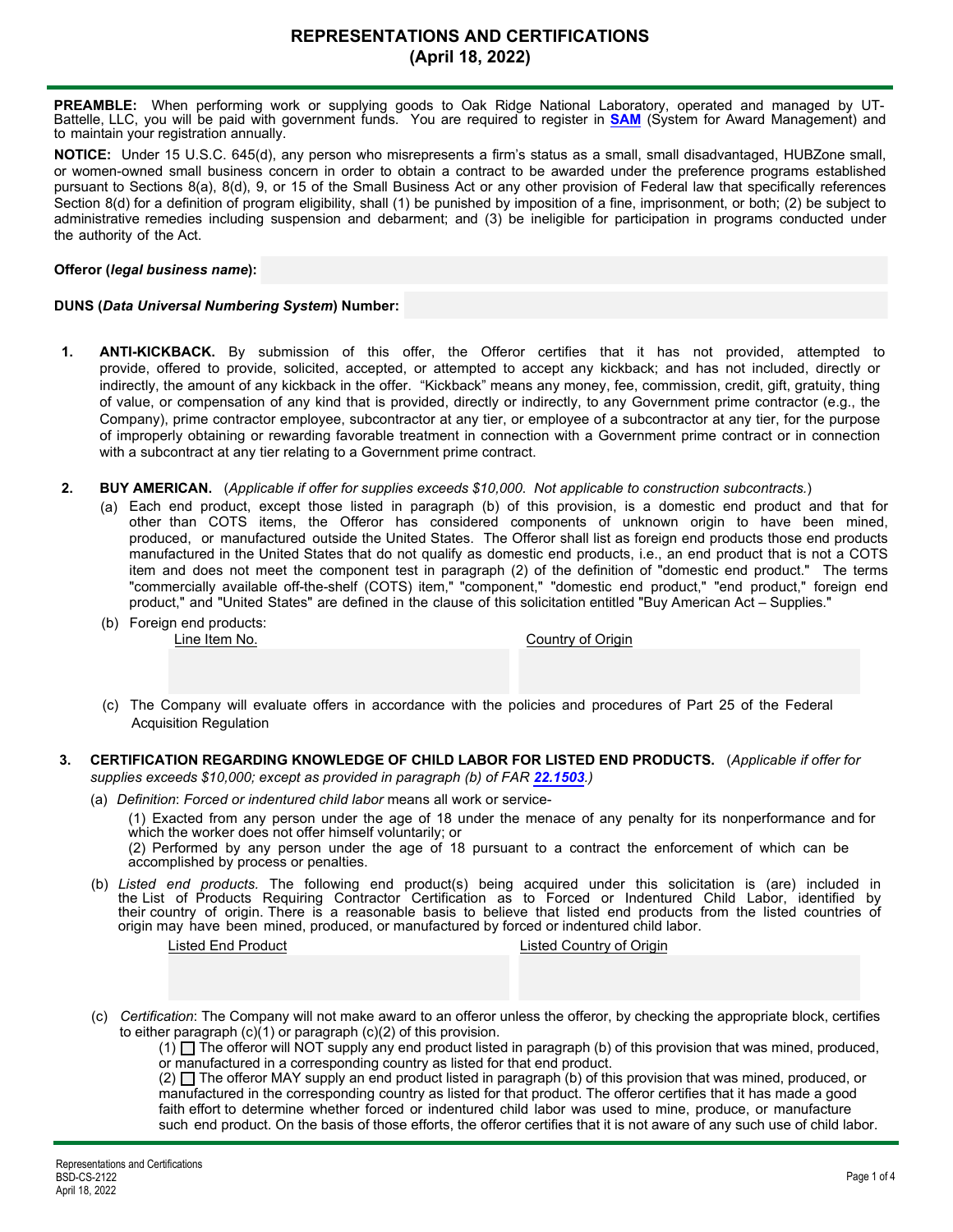## **4. EXPORT CONTROL.**

(a)  $\,$  The Offeror represents that items being furnished under any resulting agreement  $\Box$  are,  $\Box$  are not Trigger List  $\,$  Items as defined below.

Trigger List Items - **<https://www.iaea.org/sites/default/files/publications/documents/infcircs/1978/infcirc254r13p1.pdf>** Trigger List items are a listing of equipment, components, or materials especially designed for nuclear applications and are export controlled. These items are on the safeguards list of the International Atomic Energy Agency identified above. The regulatory authority is the US Nuclear Regulatory Commission (10 CFR 110). If the items are Trigger List items, provide the following information:

- Manufacturer's Name
- **Description**
- Commodity Category
- (b) The Offeror represents that items being furnished under any resulting agreement  $\Box$  are,  $\Box$  are not Military/Space Items as defined below.

Military/Space Items - **<https://www.ecfr.gov/cgi-bin/retrieveECFR?gp=&SID=70e390c181ea17f847fa696c47e3140a&mc=true&r=PART&n=pt22.1.121>** Military and Space items/equipment are specially designed, fabricated and configured for military and space applications as listed on the United States Munitions List (22 CFR 120-130). The regulatory authority is the US Department of State. If the items are Military/Space items/equipment, provide the following information:

- Manufacturer's Name
- **Description**
- Commodity Category
- (c) The Offeror represents that items being furnished under any resulting agreement  $\Box$  are,  $\Box$  are not Dual Use Items 500 or 600 series as defined below.

Dual Use Items 500 or 600 series - **http://www.bis.doc.gov/index.php/regulations/export-administration-regulations-ear** Dual Use Military and Space Items that were previously on the Munitions List under the Department of State and have been moved to the Commerce Control List 15 CFR 730 – 774. If the items are Dual Use Military and Space, provide the following information:

- Manufacturer's Name
- **Description**
- Commodity Category

**5. EMPLOYMENT ELIGIBILITY VERIFICATION.** *(Applicable if offer exceeds \$3,000.)*

E-Verify is not applicable based on paragraph (e) of FAR 52.222-54 Employment Eligibility Verification.

 $\Box$  It is currently enrolled in E-Verify and will include FAR 52.222-54 in applicable lower-tier subcontracts.

It will enroll in E-Verify within 30 calendar days of subcontract award and will include FAR 52.222-54 in applicable lower-tier subcontracts.

## **6. EQUAL OPPORTUNITY.** (*Applicable if offer exceeds \$10,000.*)

- (a) It  $\Box$  has,  $\Box$  has not participated in a previous contract or subcontract subject to the Equal Opportunity clause of this solicitation, or the clause contained in Executive Order No. 11246;
- (b) (1) It  $\Box$  has filed all required compliance reports, or

(2) It is not required by regulations of the Office of Federal Contract Compliance Programs at 41 CFR 60-1 to file compliance reports because:

- It  $\Box$  has less than 50 employees, or
- It □ does not have a Government contract or first-tier subcontract of \$50,000 or more, or

It □ does not have a Government contract of \$50,000 or more below the first tier for construction work at the site of construction, *or*

- (3) It has not filed all required compliance reports; *and*
- (c) Representations indicating submission of required compliance reports, signed by proposed subcontractors, will be obtained before subcontract awards.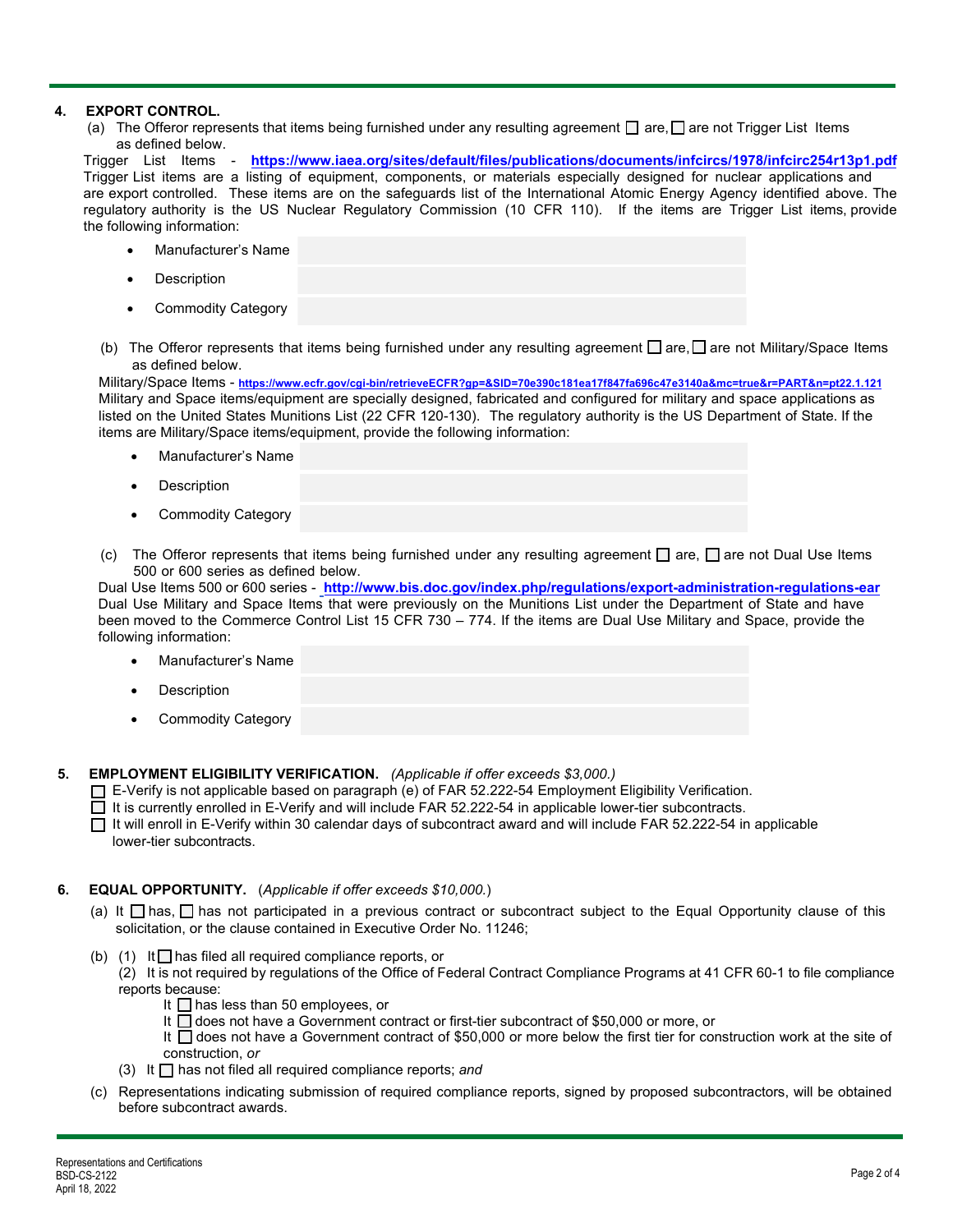## **7. AFFIRMATIVE ACTION.** (*Applicable if offer exceeds \$10,000*.)

*Applicable only if offer is NOT for a construction subcontract - Complete the following:*

- (a) It  $\Box$  has developed and has on file at each establishment affirmative action programs required by the rules and regulations of the Secretary of Labor (41 CFR 60-1 and 60-2),
- (b) It  $\Box$  has not previously had contracts subject to the written affirmative action programs requirement of the rules and regulations of the Secretary of Labor because it has not had 50 or more employees and a Government contract or subcontract of \$50,000 or more, *or*
- (c) It  $\square$  has not developed and does not have on file at each establishment a required affirmative action program.

#### *Applicable only if offer IS for a construction subcontract - Complete the following:*

- (a) It  $\Box$  has developed and has on file at each establishment affirmative action programs required by the rules and regulations of the FAR Solicitation Provisions and Contract Clauses subchapter (48 CFR 52.222-27 - Affirmative Action Compliance Requirements for Construction.),
- (b) It  $\Box$  has not previously had contracts subject to the written affirmative action programs requirement of the rules and regulations of the FAR Solicitation Provisions and Contract Clauses subchapter because it has not had a Government contract or subcontract for construction of \$10,000 or more, *or*
- $(c)$  It  $\Box$  has not developed and does not have on file at each establishment a required affirmative action program.

### **8. CERTIFICATION REGARDING RESPONSIBILITY MATTERS.** *(Applicable if offer exceeds \$30,000*.)

(a)(1) The Offeror certifies, to the best of its knowledge and belief, that:

- (i) The Offeror and/or any of its Principals:
	- (A)  $\Box$  Are,  $\Box$  are not presently debarred, suspended, proposed for debarment, or declared ineligible for the award of contracts by any Federal agency;
	- $(B)$  Have,  $\Box$  have not, within a three-year period preceding this offer, been convicted of or had a civil judgment rendered against them for: commission of fraud or a criminal offense in connection with obtaining, attempting to obtain, or performing a public (Federal, State, or local) contract or subcontract; violation of Federal or State antitrust statutes relating to the submission of offers; or commission of embezzlement, theft, forgery, bribery, falsification or destruction of records, making false statements, tax evasion, violating Federal criminal tax laws, or receiving stolen property; and
	- $(C) \Box$  Are,  $\Box$  are not presently indicted for, or otherwise criminally or civilly charged by a governmental entity with, commission of any of the offenses enumerated in paragraph  $(a)(1)(i)(B)$  of this provision.
	- (D)  $\Box$  Have,  $\Box$  have not, within a three-year period preceding this offer, been notified of any delinquent Federal taxes in an amount that exceeds \$3,000 for which the liability remains unsatisfied.
		- (1) Federal taxes are considered delinquent if both of the following criteria apply:
			- (i) *The tax liability is finally determined*. The liability is finally determined if it has been assessed. A liability is not finally determined if there is a pending administrative or judicial challenge. In the case of a judicial challenge to the liability, the liability is not finally determined until all judicial appeal rights have been exhausted.
			- (ii) *The taxpayer is delinquent in making payment*. A taxpayer is delinquent if the taxpayer has failed to pay the tax liability when full payment was due and required. A taxpayer is not delinquent in a case where enforced collection is precluded.
		- (2) Examples are provided in FAR 52.209-5.
	- (ii) The Offeror  $\Box$  has,  $\Box$  has not, within a three-year period preceding this offer, had one or more contracts terminated for default by any Federal agency.
- (2) "Principal," for the purposes of this certification, means officer; director; owner; partner; or a person having primary management or supervisory responsibilities within a business entity (e.g., general manager; plant manager; head of a division or business segment; and similar positions). THIS CERTIFICATION CONCERNS A MATTER WITHIN THE JURISDICTION OF AN AGENCY OF THE UNITED STATES AND THE

MAKING OF A FALSE, FICTITIOUS, OR FRAUDULENT CERTIFICATION MAY RENDER THE MAKER SUBJECT TO PROSECUTION UNDER SECTION 1001, TITLE 18, UNITED STATES CODE.

- The Offeror shall provide immediate written notice to the Company if, at any time prior to subcontract award, the Offeror learns (b) that its certification was erroneous when submitted or has become erroneous by reason of changed circumstances.
- A certification that any of the items in paragraph (a) of this provision exists will not necessarily result in withholding of an award (c) under this solicitation. However, the certification will be considered in connection with a determination of the Offeror's responsibility. Failure of the Offeror to furnish a certification or provide such additional information as requested by the Company may render the Offeror non-responsible.
- Nothing contained in the foregoing shall be construed to require establishment of a system of records in order to render, in (d) good faith, the certification required by paragraph (a) of this provision. The knowledge and information of an Offeror is not required to exceed that which is normally possessed by a prudent person in the ordinary course of business dealings.
- The certification in paragraph (a) of this provision is a material representation of fact upon which reliance was placed when (e) making award. If it is later determined that the Offeror knowingly rendered an erroneous certification, in addition to other remedies available to the Company, the Company may terminate the subcontract resulting from this solicitation for default.
- Subcontractors must flow down FAR 52.209-6 Protecting the Government's Interest When Subcontracting with Contractors Debarred, Suspended, or Proposed for Debarment (Aug 2013) to sub-tiers if the value of any subcontract exceeds \$30,000 and is not for commercially available off the shelf items. (f)